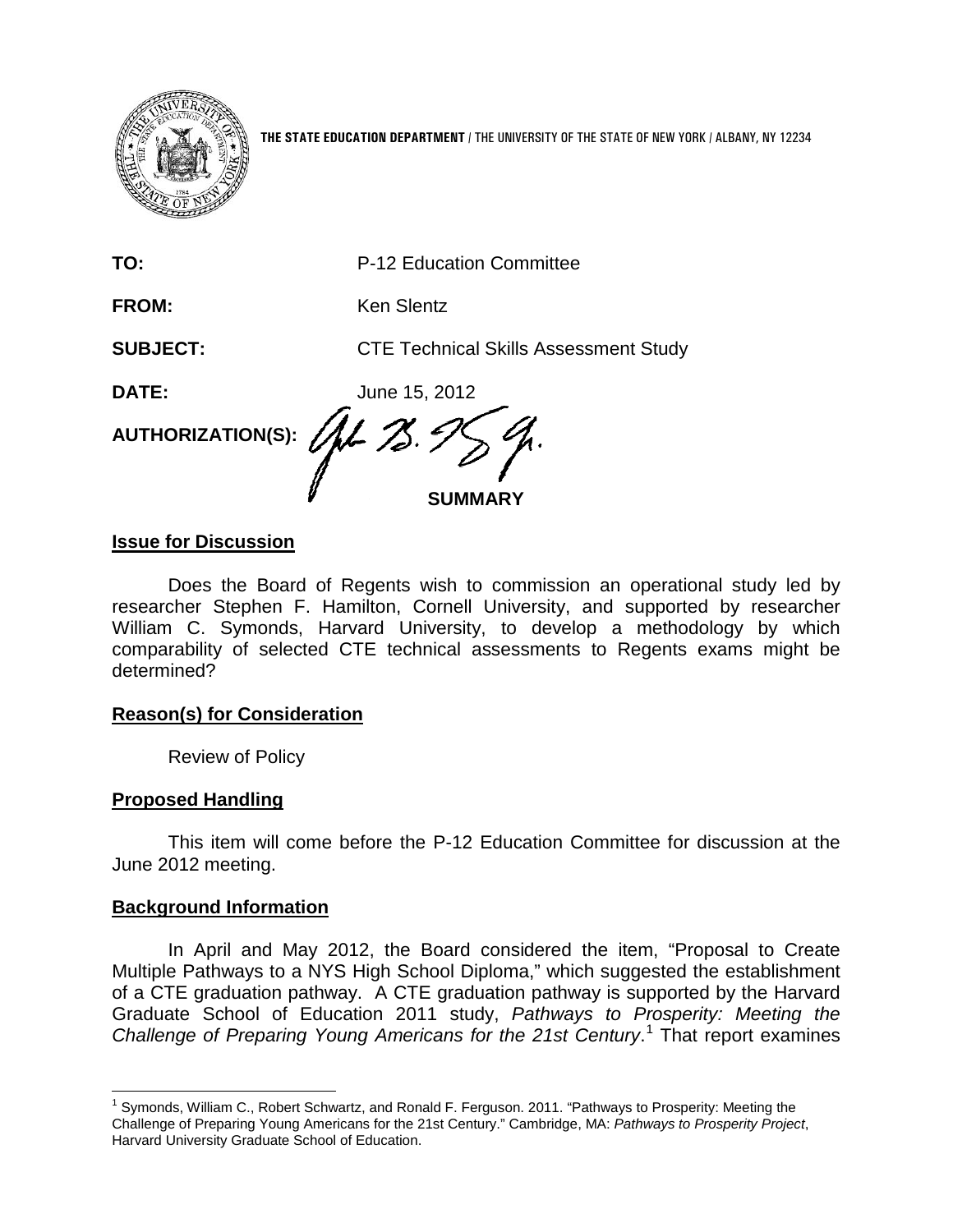how a single graduation pathway leading to a bachelor's degree has resulted in a lack of preparation for success in adult life for many young people. The report advocates the development of meaningful alternative graduation pathways to enable young people to successfully navigate from adolescence to adulthood. An approved CTE program, ending in a technical skills assessment, is the instructional base for a potential NYS CTE graduation pathway.

In February 2012, the P-12 Education Committee heard from a panel of CTE experts on the topics of approved CTE programs, technical skill assessments, and measures of college and career readiness. Panelists were asked to comment on a series of questions, including:

- Do you think technical assessments are a valid measure of college and career readiness?
- What are some of the national trends you see in technical assessments and how might that affect New York State?
- What evidence do you have that technical assessments are rigorous, valid, and reliable?

Thomas Rogers, District Superintendent of Nassau BOCES, presented information about CTE students that illustrated the definition of college and career readiness from a CTE perspective. Students who have earned college credit in their approved CTE programs are the definition of college ready because they have met the standards set by an institution of higher education for college credit or advanced standing. Additionally, those who pass an industry-recognized, national standardsbased technical skills assessment, are the definition of career ready because they have met the standards set for initial employment in their field. He suggested that an aspirational performance measure for a CTE pathway should have different metrics than those already established and should include student performance on approved technical assessments.

Hans Meeder, President of Meeder Consulting Group and former Undersecretary of Education, addressed these questions from a national viewpoint. He underscored the value of technical assessments to CTE programs as drivers of ongoing program improvement that force programs to remain current with industry practice. He noted, however, that technical assessments vary in scope and purpose; some focus on narrow careers, others on all aspects of the industry. He suggested that a review committee and process were necessary to examine technical assessments' rigor, validity, and reliability if technical assessments were to be used to define students' college and career readiness.

# **Recommendation**

 $\overline{a}$ 

The Department recommends that the Board of Regents commission an operational study, led by Stephen F. Hamilton of Cornell University. Stephen F. Hamilton is Professor of Human Development and Associate Director of the

[http://www.gse.harvard.edu/news\\_events/features/2011/Pathways\\_to\\_Prosperity\\_Feb2011.pdf.](http://www.gse.harvard.edu/news_events/features/2011/Pathways_to_Prosperity_Feb2011.pdf) Accessed on June 4, 2012